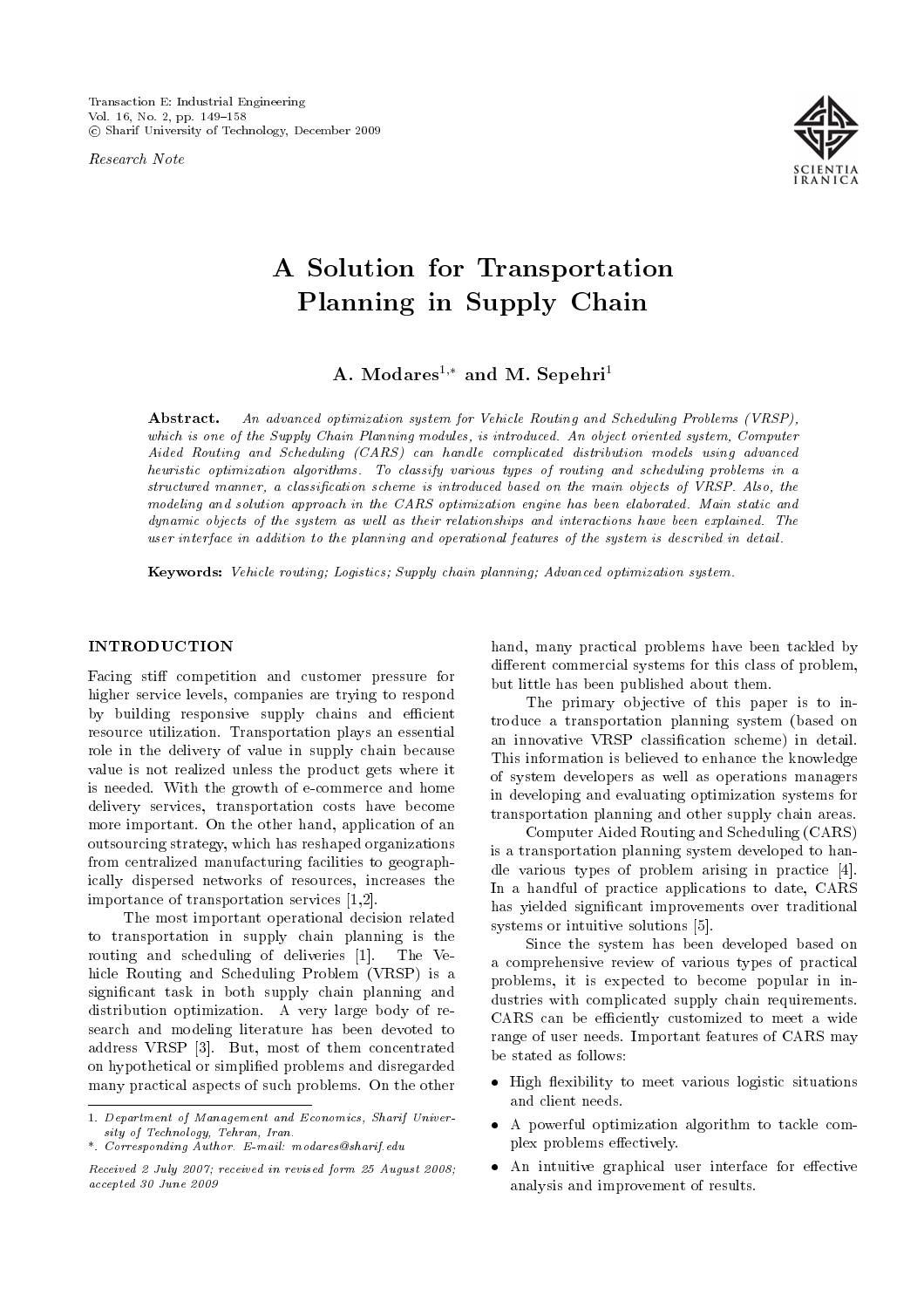Flexibility to integrate the users' know-how with the computational power of advanced optimization algorithms.

The remainder of this paper is organized in the following manner. A classication scheme for VRSP will appear in the next section and the modeling and solution approach for solving real routing problems will be explained later. The optimization algorithms and implementation results will be presented subsequently. Afterwards capabilities and important features of CARS will be discussed. Final remarks and a direction for further research will conclude the paper.

#### VRSP CLASSIFICATION

A wide variety of variables in VRSP makes the system complex and thus calls for an appropriate classication scheme [6]. Figure 1 illustrates a typical network of production and distribution. The proposed system should handle the whole transportation problem in this network. Such a complex case can be modeled by a proper definition of the attributes of VRSP objects.

VRSP can be simply defined as planning the efficient flow of goods between facilities by a fleet of carriers through the transportation networks. This statement reveals the main components or objects of VRSP problems, namely goods, facilities, carriers and transportation networks. Each object may have its owners who impose their objectives and restrictions to the problem. For example, drivers may be considered as the owners of vehicles who may impose working time or region constraints. The distribution planning model is depicted in Figure 2.

Here, based on the main components of VRSP, a classication framework is developed. As Figure 2 shows, objects are related to each other through links. Thus, the system consists of objects with interrelated attributes:



Figure 1. A simplified production and distribution network.



Figure 2. The distribution planning model.

- The link between goods and vehicles is load, which is a set of products or parts which are put on vehicles.
- The link between vehicles and transportation networks is trip, which is a set of paths that a vehicle should traverse.
- The link between transportation networks and facilities is path, which is the set of arcs that connect locations.
- The link between facilities and goods is demand or supply, which is a collection of goods that should be transported between locations.

In this model, the constraints of the problem, which are based on the attributes of objects and links, may be divided into four categories [7]:

- 1. Constraints based on the attributes of objects, like the capacity limit of vehicles.
- 2. Constraints based on the attributes of links, like the consistency between types of goods and vehicles.
- 3. Constraints based on the consistency of elements of an object, like the constraint on a mixture of two types of goods in transportation.
- 4. Constraints imposed to the system by the owner of objects, like the limitation on working hours of drivers.

The objective function of the problem may be defined based on a function of any attribute of the problem solution. The objective function might be maximization like maximizing capacity utilization; minimization like minimizing travel time; mini-maxing like the balance of loads between trucks, or any combination of the above.

# CARS MODELING AND SOLUTION APPROACH

The most critical point in developing an optimization system for real problems is considering the complexity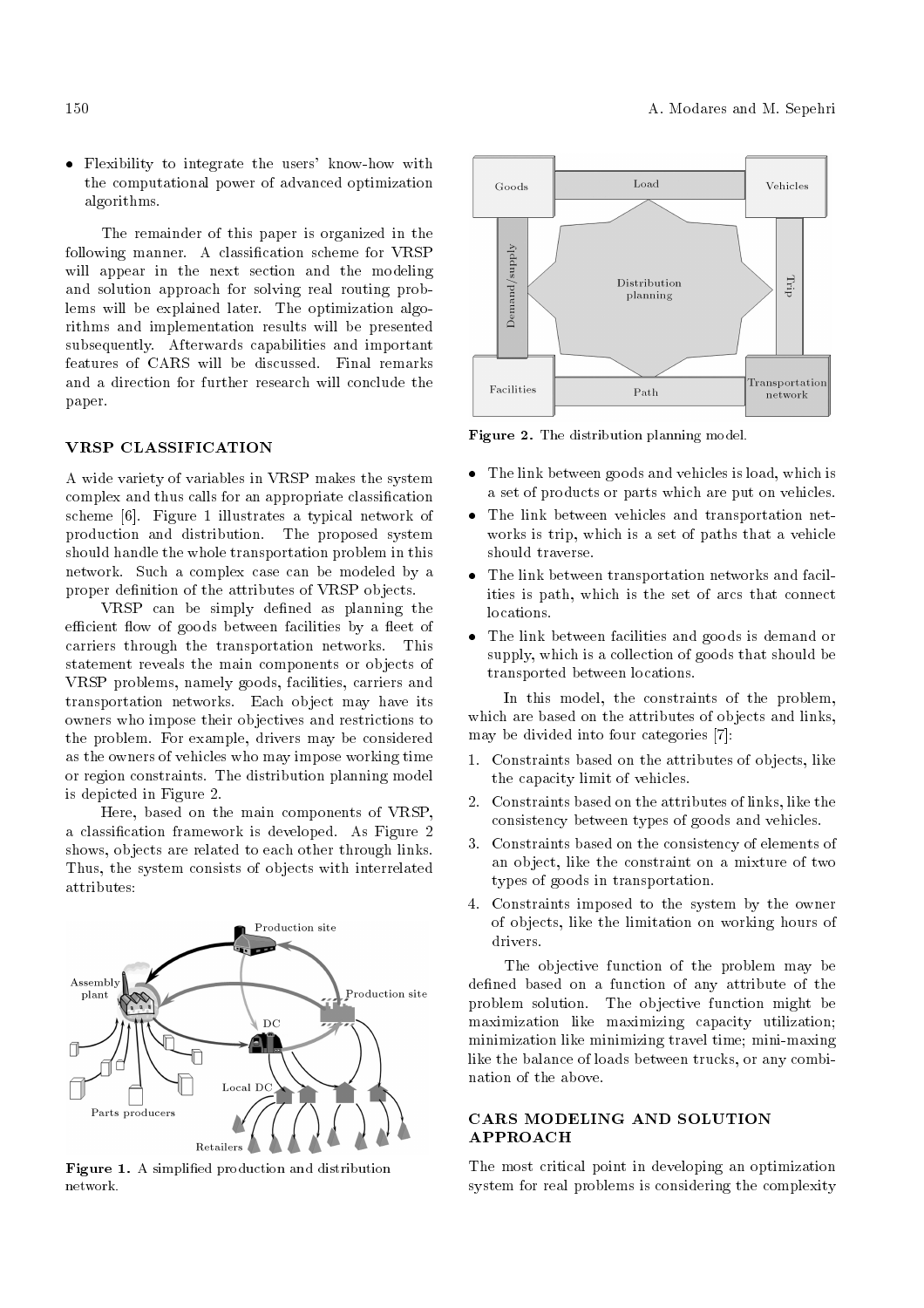and broad range of requirements of clients in the design stage. Developing system architecture without taking a particular function into account would either hinder application of the system or deteriorate its efficiency. The architecture of CARS is developed based on the distribution object models, considering most of the variations found in practice.

The dynamic environment of business requires flexible systems. A powerful optimization algorithm without the ability to handle specific user needs is completely ineffective. In real cases, numerous circumstances arise based on a specic situation in one or some objects. For example, if the user wants to avoid assignment of a specic driver to a store, the system should efficiently support it. On one hand, the development of a system architecture to handle the detailed requirements of users results in the high complexity of the system. On the other hand, from a practical point of view, the complexity of the system is regarded as a disadvantage. The most appropriate solution is to build enough flexibility into the system to meet any user requirements. For example, providing a utility to assist users in deciding some parts of the solution enables the system to cope with most dynamic business requirements.

The data structure is the foundation of an optimization system. The flexibility of the system and the conguration of objects to represent the real world problem are based on the data structure. Also, development of a data structure, according to the logic of the algorithm, greatly enhances the efficiency of the system in solving the problem.

The VRSP objects and their rough relationships are shown in Figure 3. This object map is developed by using the VRSP basic model presented in previous sections, and is a foundation for CARS development. These objects are divided into two categories: static and dynamic. Static objects results from the problem data, while dynamic objects are created by the system during the construction of a solution to the problem. Static data are related to locations, goods, orders, the transportation network and vehicles. Dynamic objects are mainly the components of the problem results. Each object has individual attributes and some relational attributes, which maintain its relation with other objects. The constraints of the problem are formed by using the individual or relational attributes of objects.

The cost function is the weighted sum of several attributes of the solution. The user can set the components of the solution as well as their weights. Several predefined cost components are available, and the user can select them from a list and set their weights to construct the cost function. In real cases, it is preferred to allow the system to handle soft constraints. In some cases such as a time window constraint company policies tolerate some deviation from the target values. The weighted sum of soft constraints is also included in the cost function. An overview of the optimization algorithm will be described in the next section.



Figure 3. The VRSP objects map.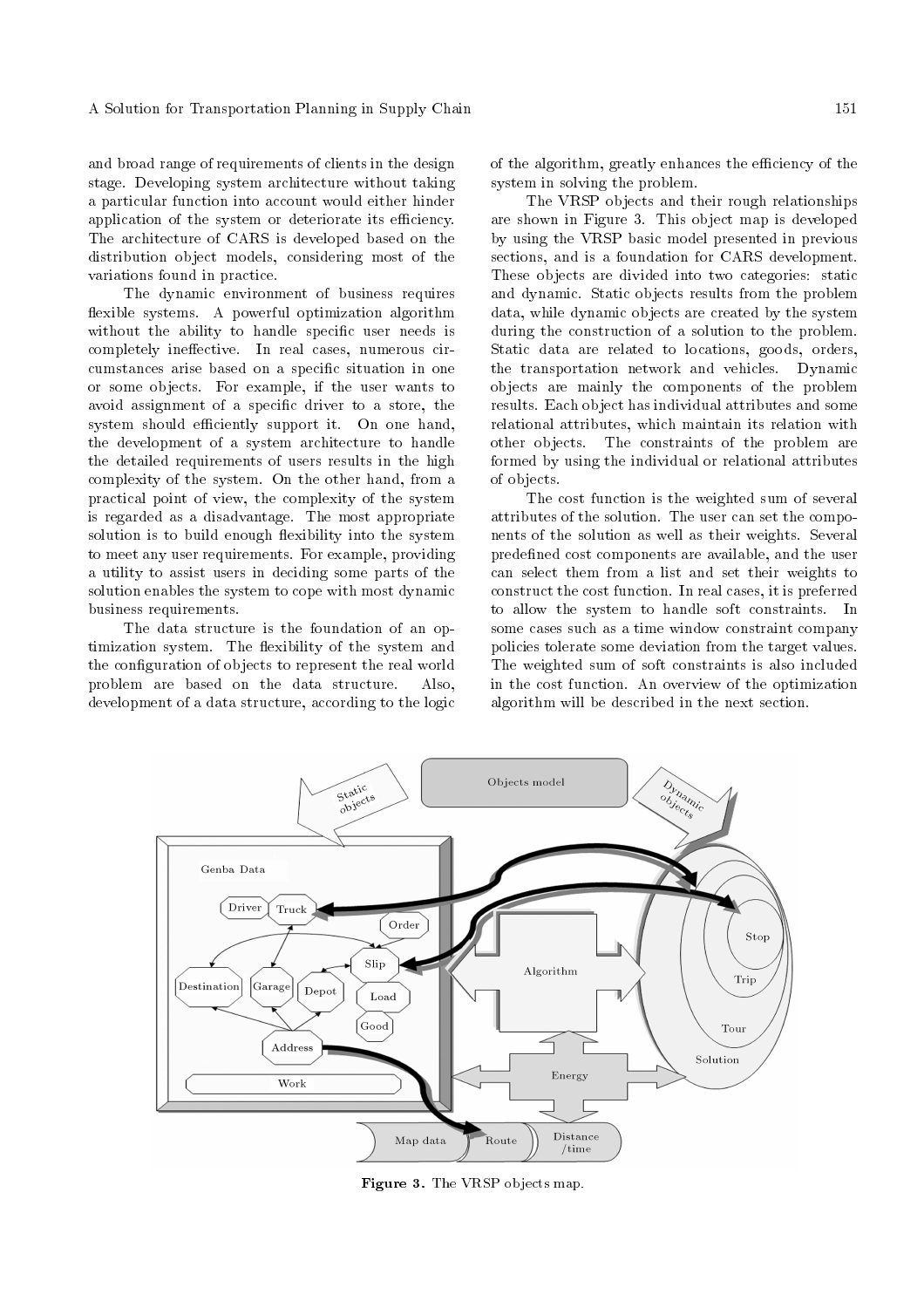### CARS OPTIMIZATION ENGINE

VRSP are known to be NP-hard and, therefore, efficient heuristic algorithms should be exploited to tackle this class of problems. Several families of heuristics have been developed for VRSP. Heuristic approaches for solving VRSP can be broadly classied into four categories, namely construction, improvement, evolutionary and learning approaches [8]. A smart combination of the routines from two or more approaches may also provide promising hybrid algorithms [9,10]. In this part, first the framework of these approaches will be reviewed.

#### Construction Algorithms

In construction heuristics, nodes are selected successively until a final solution has been built. Saving [11] and Sweep [12] are the most popular algorithms in this class. In sequential implementation, one route is constructed in each iteration, while in a parallel version several routes are simultaneously built [13]. Other well-known construction algorithms are "cluster first then route"  $[14]$  and "route first then cluster"  $[15]$ . In applied algorithms, this type of routine is widely used to construct the initial solution.

#### Improvement Algorithms

In this type of algorithm, the initial solution is iteratively improved by exploring the solution space. Local search algorithms are the most widely used classical improvement algorithms. The structure of local search algorithms can be divided into three components [16]. The first component is routine for constructing the initial solution. The algorithm may start with a solution constructed randomly or utilize a construction algorithm to obtain a good starting point. A neighborhood structure is another component which heavily influences the behavior of the algorithm. It can be defined by choosing the type of move and the length of string for the move [13].

Evaluation rules are other component of local search algorithms. Two extreme strategies are accept first and accept-best  $[17]$ . In the accept-first strategy, the first neighbor to improve the current solution will be accepted, while in the accept-best strategy the best possible neighbor will be accepted.

In advanced improvement algorithms, which are known as metaheuristics, a sophisticated search routine is exploited to escape the local optima trap and obtain high quality results. Simulated Annealing (SA) [16] and TS [18-20] are the most well-known algorithms in this category. The high flexibility and performance of these algorithms make them the most promising candidates for the optimization engine in advanced optimization systems. In our experience, SA algorithms need more parameter adjustment and provide lower robustness compared to those of TS.

# Evolutionary Algorithms

The basic mechanism in the evolutionary approach is combining selected members in a set of generated solutions. Genetic Algorithms (GA) [21,22] and Memetic Algorithms [23] are the most applied heuristics in this class. The foundation of GA is the survival of fitness principle, which maintains a high probability of generating the highest level compatible with the environment. Solutions interact, mix together and produce new offspring that, hopefully, retain the good characteristics of their parents. Selection, recombination and mutation are basic operators of GA that conduct the evolution process toward higher quality solutions. The most important issue in the application of GA to a specic problem is the representation phase, in which features of the problem are encoded as a chromosome to define a member of the solution population. This condition hinders the application of GA to environments in which the specication of the problem continually changes according to new situations in business.

### Learning Algorithms

The Neural Network (NN) and Ant Algorithms [24] are the most prominent approaches in this category. We have developed several NN algorithms for Traveling Salesman and Vehicle Routing Problems [25-28]. In these algorithms, specications of the optimization problem should be embedded into the conguration of the network and learning process. Therefore, the algorithm is highly problem specic. Despite their promising results, these algorithms need more enhancements to be incorporated into commercial optimization systems.

#### CARS Optimization Algorithm

As indicated by Cordeau et al.  $[8]$ , "Algorithms are highly accurate and some are also quite fast. What is now needed is greater stress on simplicity and flexibility." Our experiences confirm the above statement. In developing the CARS algorithm, the most important criteria have been flexibility and speed. Most of new routines developed by researchers are problem specic. They might improve the quality of results at the expense of reducing the flexibility of the algorithm in handling new constraints or by increasing its computation time.

Among various families of heuristics for optimization problems, TS, GA and SA have shown a promising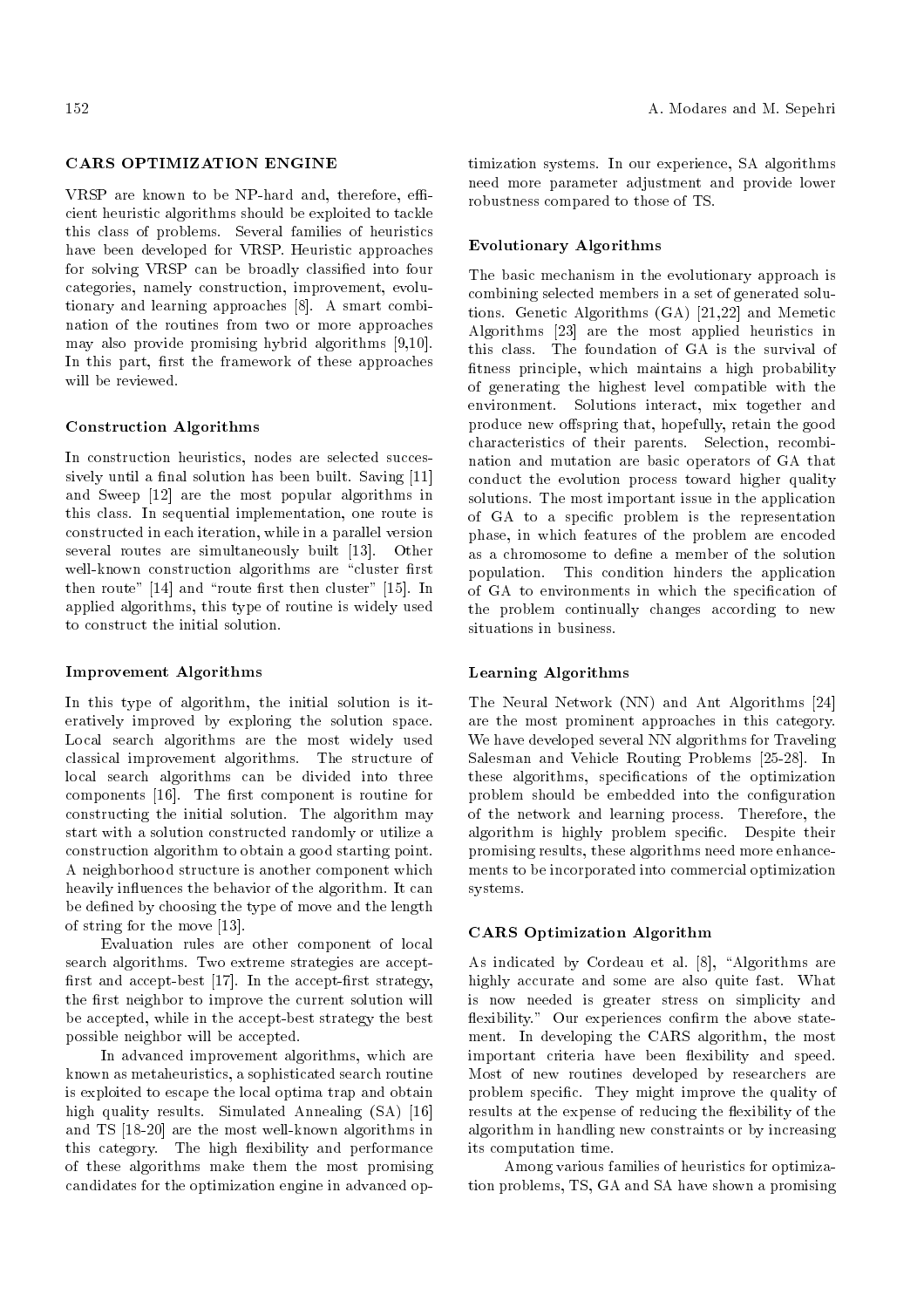performance in solving various combinatorial problems. TS has several features which make it a suitable candidate for real life complex cases. Robustness, simplicity and flexibility are the most important features of TS. In our experience, the flexibility of GA is questionable and SA needs complicated parameter adjustments to gain high quality results. Therefore, we selected TS as the framework for developing a specic optimization algorithm for CARS.

In the TS algorithm, during the search process, the current solution may deteriorate from one iteration to the next. To avoid cycling, recently explored solutions are temporarily declared forbidden by putting their selected attributes in the tabu list. The TS algorithm has been evolved over time and several innovative features are included in this algorithm by researchers to enhance its performance [17]. An enhanced neighborhood generation mechanism, using various diversification and intensication strategies to guide the search, post optimization, combination with other algorithms and parallel implementation, are various strategies that have been considered by researchers. The granular tabu search algorithm of Toth and Vigo [29], the unified tabu search algorithm of Cordeau et al. [30,31] and the Taillard et al. algorithm [32] are recent algorithms that have shown promising results.

While we have considered the innovative features of the proposed algorithm by researchers, the CARS TS algorithm has unique features. The details of the CARS TS algorithm are described as follows. First, the initial solution and neighborhood generation, which are two pillars of improvement heuristics, will be described and then the algorithm will be outlined.

#### Initial Solution

The TS algorithms start with an initial solution that can be developed by a simple construction algorithm. In selecting the construction algorithm, there is a tradeoff between the quality of the initial solutions and the computation time. Since CARS has been developed to handle various types of VRP, using a complex algorithm to build high quality initial solutions will increase computational time without meaningful impact on the final results.

Solomon [33] proposed several heuristics for the VRP that are suitable candidates for building the initial solution of TS algorithms. Among them, the I1 algorithm, which is the cheapest insertion routine, has been used by several researchers for building initial solutions. We have implemented a modified version of Solomon's I1 algorithm for general VRP.

The algorithm starts with initializing a route with a seed customer. The remaining unassigned customers are sequentially inserted into this route as far as the capacity restriction of the truck or other hard constraints permit. For inserting a customer in a route, the total cost of insertion will be evaluated. The seed customer is the customer with the lowest cost when assigned. The initialization and insertion procedure continue until all customers are serviced.

#### Generating the Neighborhood

The most popular neighbor structures are Relocate, Exchange, 2-opt\* and CROSS [17]. The Relocate operator moves one visit from its position into a new position, while the Exchange operator swaps two visits. The basic idea of 2-opt\* is to combine 2 routes, so that the last customer of a given route is introduced after the first customer of another route. The 2-opt\* operator is illustrated in Figure 4, where edges  $(i, i+1)$ and  $(j, j + 1)$  are replaced by  $(i, j + 1)$  and  $(j, i + 1)$ . By this exchange, the end portions of two routes are exchanged. As illustrated in Figure 4, in CROSS, the first two edges,  $(i-1, i)$  and  $(k, k+1)$ , are removed from a first route, while two edges,  $(j-1, j)$  and  $(l, l + 1)$ , are removed from a second route. Then,  $(j-1, i)$  and  $(k, l + 1)$  are introduced. In this way, several numbers of customers are swapped between routes.

In order to improve the quality of the solution or speed up the algorithm, numerous enhanced routines have been proposed by researchers [13,17].  $\lambda$ interchange [5], GENI-Exchange [34], eject chain [35] and cyclic transfer [36] are other successful routines.

Relocation, Exchange and 2-opt\* are implemented in CARS. By using Relocate and Exchange operations, we have four types of movement:

- Relocation of a visit inside its route,
- Relocation of a visit into another route,
- Exchange of two visits in a route,
- Exchange of two visits from two different routes.

Practical experiments show that a combination of relocation, exchange and 2-opt\* can provide high





Figure 4. The 2-opt\* and cross operators.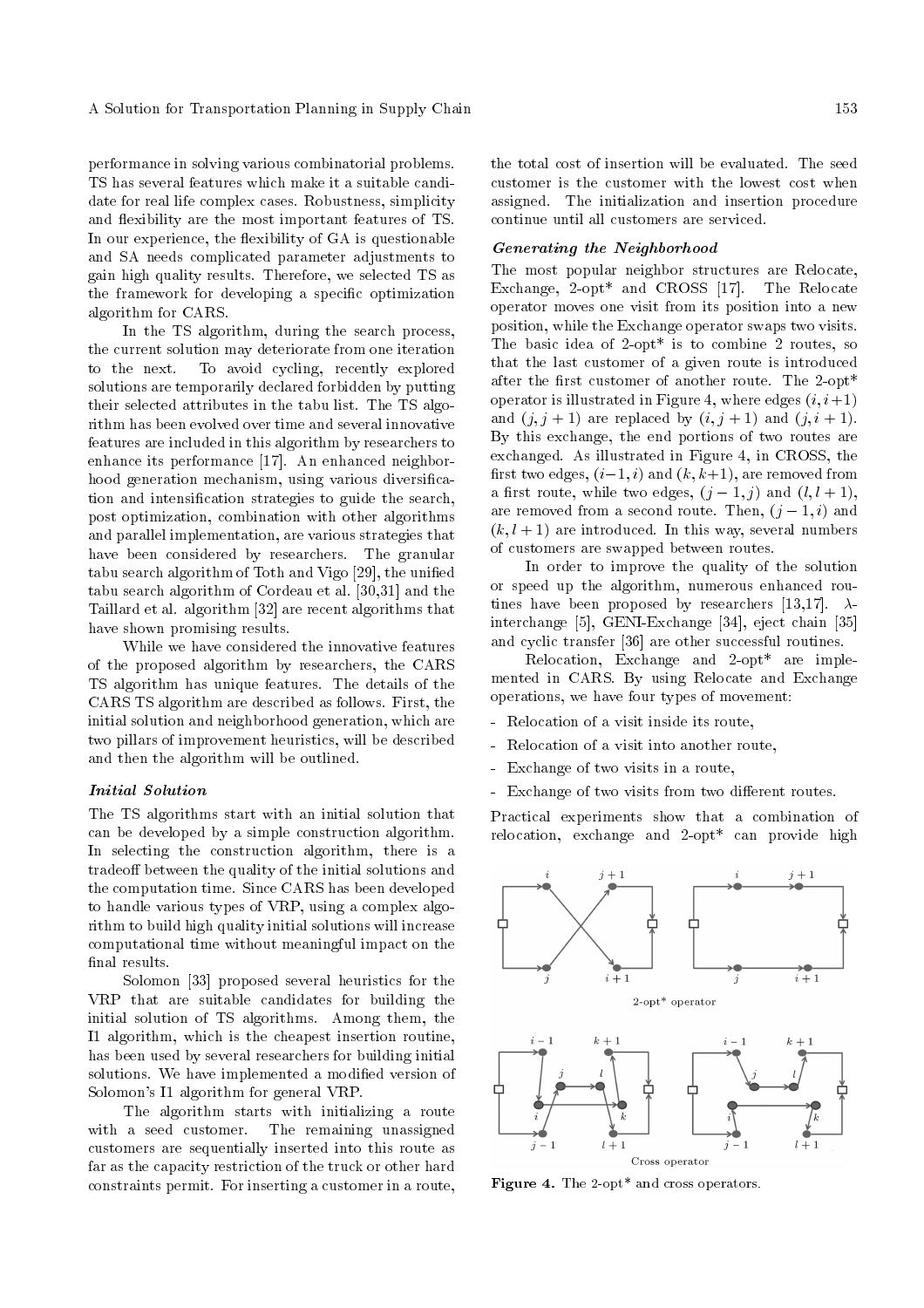quality results within low computational time. We have examined more complex routines, like CROSS and 3 opt, which resulted in no meaningful value and higher computation time. Since the problem contains contradicting objectives, using specic strategies [37,38] to articially help the algorithm nd better solutions is harmful and reduces the effectiveness of the algorithm.

# CARS TS Algorithm

To handle the real problem by TS, restrictions should be considered as soft constraints. For each soft constraint, a penalty term will appear in the objective function. In CARS, only basic constraints, like capacity restriction or route length limit, are considered a hard constraint. By increasing the weight of the penalty term for a given soft constraint in the objective function, the possibility of satisfying this constraint will increase.

The algorithms starts by generating an initial solution based on the procedure explained earlier. The neighborhood generating mechanisms, namely Relocate, Exchange and 2-opt\* are selected randomly. The chance of selecting the 2-opt\* operator is set to be five times less than Relocate and Exchange. Since the associated cost of each stop, trip and tour is maintained separately, the search procedure is guided by considering attractive moves. This is a specific implementation and an extended application of the candidate-list strategy [11], which has been applied in several other algorithms [29,39]. This innovative strategy considerably speeds up the search process and leads to high quality results.

When customer  $i$  in route  $k$  is moved, its reinsertion is forbidden for the next  $\theta$  iteration by keeping  $(i,k)$  attributes in the tabu list. Through an aspiration criterion, neighbor solutions with a lower cost than the best found solution are permitted to be accepted, even if their attributes are in the tabu list. In generating a neighbor solution, hard constraints are also controlled. It has been shown by researchers [32] that a dynamic tabu list size tends to give better results than a fixed one. The parameter  $\theta$ , which indicates the size of the tabu list, is a randomly generated number between  $\theta_{\text{max}}$  and  $\theta_{\text{min}}$ . We set  $\theta_{\text{max}}$  to 10 and  $\theta_{\text{min}}$  to 5, similar to other researchers [29,34]. The algorithms stop after reaching either the time set by the user or the maximum allowed iterations.

# IMPLEMENTATION RESULTS

In order to evaluate the performance of the CARS optimization engine, a comprehensive experiment is conducted on a set of standard problems available in the literature. In this experiment, we have used the Christofides, Mingozzi and Toth (CMT) 14 standard VRP benchmark instances [40]. These problems contain 50 to 199 cities, in addition to the depot. Problems marked as C type have a capacity restriction and type D problems have a route length constraint. Our intention was to demonstrate the capability of the CARS optimization engine on the classical VRP for which enormous amounts of research and experiments has been undertaken. The performance of CARS is compared with several best known advanced heuristic algorithms, namely Taburoute [41], Taillard TS [42], Berger and Barkaoui algorithm [43], Granular TS [29] and Unied TS [30].

Table 1 demonstrates the results of CARS in comparison with the selected algorithms. The reported results for CARS are the best found solutions over 5 runs. As this table shows, the average deviation of CARS results from the best known solutions is 0.55 percent. In three instances, CARS provides the best known solutions. This experiment shows that CARS can provide comparable results with sophisticated TS algorithms for classical VRP. Since CARS is designed for real complex problems, we believe that it can easily attain higher quality solutions than algorithms which are designed and tested for standard problems. Most available algorithms are quite specic and need special modication for more complex cases.

The computation time of algorithms cannot be compared directly, since they have been run on different machines. CARS average run time for a CMT set is 0.5 minutes, which is also an outstanding performance. This experiment shows that CARS can provide high quality results compared to the leading edge heuristic algorithms. Another important feature of CARS is simplicity. Although most algorithms have specific parameters to be adjusted by users, CARS has no optimization parameter.

In order to demonstrate the performance of CARS in solving real problems (from recent practical applications) some actual results are also provided here. Therefore, the performance is compared to systems which can handle comparable practical problems. Table 2 illustrates the results of improvements achieved by CARS for two companies in the food industry. The number of trucks for each company is around 150 and 250. To demonstrate the effectiveness of the system, a sample of ten consecutive days planning data is obtained from the two companies who are willing to utilize CARS as their new logistics planning system. The results attained by CARS are compared with those of their current system.

The first company was using an advanced planning and scheduling system. The second company was using an uncomplicated planning system with an optimization engine, which can interact with planners and let them improve the results based on their knowledge.

To evaluate the system performance, three mea-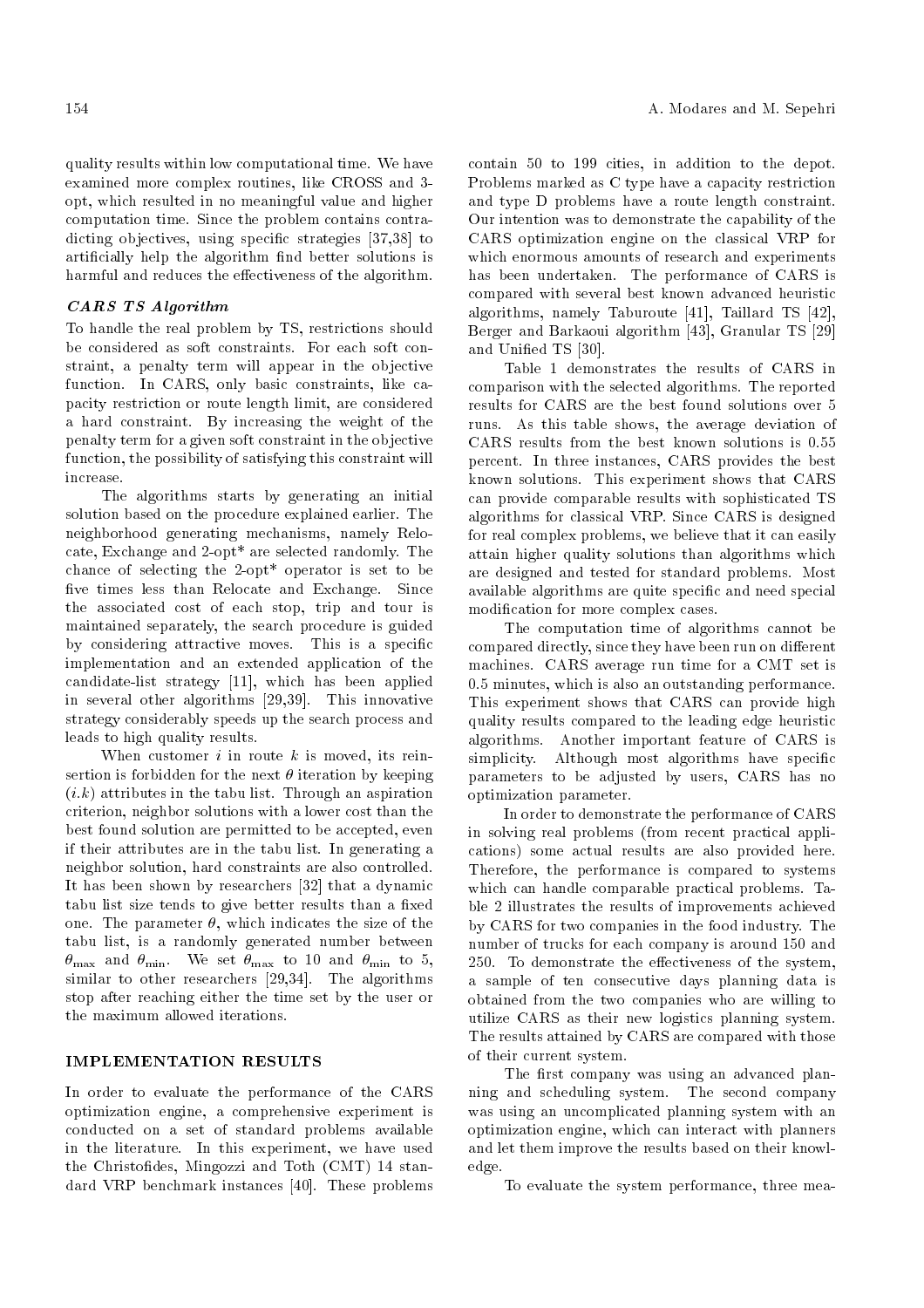| No Size Type                        |           |               | Taburoute <sup>1</sup> |                              | Taillard <sup>2</sup>                                           | Berger &<br>$B$ arkaoui $^3$ |                            | Granular TS <sup>4</sup> |                            | Unified TS <sup>5</sup> |       | CARS    |                                                                 | <b>Best</b><br>Known |
|-------------------------------------|-----------|---------------|------------------------|------------------------------|-----------------------------------------------------------------|------------------------------|----------------------------|--------------------------|----------------------------|-------------------------|-------|---------|-----------------------------------------------------------------|----------------------|
|                                     |           |               |                        | Value $ \mathrm{Minutes}^6 $ | Value                                                           |                              | Value Minutes <sup>7</sup> |                          | Value Minutes <sup>8</sup> |                         |       |         | Value Minutes <sup>9</sup> Value Minutes <sup>10</sup> Solution |                      |
| 1                                   | 50        | $\mathcal{C}$ | 524.61                 | 6.00                         | 524.61                                                          | 524.61                       | 2.00                       | 524.61                   | 0.81                       | 524.61                  | 4.57  | 524.61  | 0.11                                                            | 524.61               |
| $\overline{2}$                      | 75        | C             | 835.77                 | 53.80                        | 835.26                                                          | 835.26                       | 14.33                      | 838.6                    | 2.21                       | 835.45                  | 7.27  | 839.61  | 0.31                                                            | 835.26               |
| 3                                   | 100       | $\mathcal{C}$ | 829.45                 | 18.40                        | 826.14                                                          | 827.39                       | 27.90                      | 828.56                   | 2.39                       | 829.44                  | 11.23 | 829.18  | 0.22                                                            | 826.14               |
| $\overline{4}$                      | 150       | $\mathcal{C}$ | 1036.16                | 58.80                        | 1028.42                                                         | 1036.16                      | 48.98                      | 1033.21                  | 4.51                       | 1038.44                 | 18.72 | 1033.21 | 0.45                                                            | 1028.42              |
| $\overline{5}$                      | 199       | $\mathcal{C}$ | 1322.65                | 90.90                        | 1298.79                                                         | 1324.06                      | 55.41                      | 1318.25                  | 7.50                       | 1305.87                 | 28.10 | 1298.79 | 0.70                                                            | 1291.45              |
| 6                                   | 50        | C, D          | 555.43                 | 13.50                        | 555.43                                                          | 555.43                       | 2.33                       | 555.43                   | 0.86                       | 555.43                  | 4.61  | 555.43  | 0.20                                                            | 555.43               |
| 7                                   | 75        | C, D          | 913.23                 | 54.60                        | 909.68                                                          | 909.68                       | 10.50                      | 920.72                   | 2.75                       | 909.68                  | 7.55  | 913.33  | 0.53                                                            | 909.68               |
| 8                                   | 100       | C, D          | 865.94                 | 25.60                        | 865.94                                                          | 868.32                       | 5.05                       | 869.48                   | 2.90                       | 866.38                  | 11.17 | 869.48  | 0.30                                                            | 865.94               |
| 9                                   | 150       | C.D           | 1177.76                | 71.00                        | 1162.55                                                         | 1169.15                      | 17.88                      | 1173.12                  | 5.67                       | 1171.81                 | 19.17 | 1176.50 | 0.83                                                            | 1162.55              |
| 10                                  | 199       | C.D           | 1418.51                | 99.80                        | 1397.94                                                         | 1418.79                      | 43.86                      | 1435.74                  | 9.11                       | 1415.4                  | 29.74 | 1397.94 | 0.90                                                            | 1395.85              |
| 11                                  | 120       | $\mathcal{C}$ | 1073.47                | 22.20                        | 1042.11                                                         | 1043.11                      | 22.43                      | 1042.87                  | 3.18                       | 1074.13                 | 14.15 | 1074.13 | 0.63                                                            | 1042.11              |
| 12                                  | 100       | $\mathcal{C}$ | 819.56                 | 16.00                        | 819.56                                                          | 819.56                       | 7.21                       | 819.56                   | 1.10                       | 819.56                  | 10.99 | 819.56  | 0.57                                                            | 819.56               |
| 13                                  | 120       | C.D           | 1573.81                | 59.20                        | 1541.14                                                         | 1553.12                      | 34.91                      | 1545.51                  | 9.34                       | 1568.91                 | 14.53 | 1545.98 | 0.77                                                            | 1541.14              |
| 14 <sup>1</sup>                     | 100       | C.D           | 866.37                 | 65.70                        | 866.37                                                          | 866.37                       | 4.73                       | 866.37                   | 1.41                       | 866.53                  | 10.65 | 868.50  | 0.53                                                            | 866.37               |
|                                     | Percent   |               |                        |                              |                                                                 |                              |                            |                          |                            |                         |       |         |                                                                 |                      |
|                                     | deviation |               | 0.86%                  |                              | $0.06\%$                                                        | $0.48\%$                     |                            | 0.69%                    |                            | $0.69\%$                |       | 0.55%   |                                                                 |                      |
|                                     | from the  |               |                        |                              |                                                                 |                              |                            |                          |                            |                         |       |         |                                                                 |                      |
| best known                          |           |               |                        |                              |                                                                 |                              |                            |                          |                            |                         |       |         |                                                                 |                      |
| Gendreau et al [41]                 |           |               |                        |                              | <sup>6</sup> Silicon Graphics workstation 5.7 MHz, (36 Mflops). |                              |                            |                          |                            |                         |       |         |                                                                 |                      |
| $ $ <sup>2</sup> Taillard $ 42 $    |           |               |                        |                              | <sup>7</sup> Pentium 400 MHz PC                                 |                              |                            |                          |                            |                         |       |         |                                                                 |                      |
| <sup>3</sup> Berger & Barkaoui [43] |           |               |                        |                              | <sup>8</sup> Pentium 200 MHz PC                                 |                              |                            |                          |                            |                         |       |         |                                                                 |                      |
| $4$ Toth and Vigo [29]              |           |               |                        |                              | $9$ Sun Ultrasparc 10 (440 MHz).                                |                              |                            |                          |                            |                         |       |         |                                                                 |                      |
| $ 5 \text{ Cordea et al. } [30]$    |           |               |                        |                              | $10$ Pentium 2 GHz PC                                           |                              |                            |                          |                            |                         |       |         |                                                                 |                      |

Table 1. Comparison of CARS results for the selected algorithms on CMT benchmark instances.

Table 2. Percent of improvement in performance using CARS in sample companies.

|                        |                 |          | Company A               | Company B       |          |                         |  |  |
|------------------------|-----------------|----------|-------------------------|-----------------|----------|-------------------------|--|--|
| $\mathbf{N}\mathbf{o}$ | <b>Distance</b> | $\cos t$ | <b>Customer Service</b> | <b>Distance</b> | $\cos t$ | <b>Customer Service</b> |  |  |
| $\mathbf{1}$           | 4.3             | 6.4      | 12.6                    | 8.2             | 12.2     | 2.3                     |  |  |
| $\overline{2}$         | 5.1             | 8.4      | 14.8                    | 9.0             | 10.9     | 2.0                     |  |  |
| 3                      | 8.4             | 9.2      | 15.5                    | 13.8            | 16.3     | 0.5                     |  |  |
| 4                      | 7.5             | 10.1     | 9.8                     | 18.4            | 22.3     | $-2.0$                  |  |  |
| $\overline{5}$         | 2.9             | 3.2      | 11.6                    | 14.0            | 17.2     | 0.1                     |  |  |
| 6                      | 6.1             | 7.0      | 10.1                    | 12.7            | 14.1     | 2.0                     |  |  |
| $\overline{7}$         | 5.0             | 11.8     | 14.0                    | 9.3             | 11.0     | 4.5                     |  |  |
| 8                      | 79              | 8.5      | 8.3                     | 7.1             | 10.7     | 5.4                     |  |  |
| 9                      | 4.7             | 9.7      | 10.6                    | 10.4            | 16.5     | 1.9                     |  |  |
| 10                     | 5.4             | 6.3      | 19                      | 11.9            | 15.2     | 1.3                     |  |  |

surement indices are considered. Distance, which is a traditional index in the evaluation of VRSP, is the primary index. The most important index, in practice, is the distribution cost. This cost is comprised of the transportation mileage cost, the fixed cost of utilized trucks and the overtime cost. The customer service is another important index, in practice. This index is calculated by multiplying time window satisfaction and customer priority.

Table 2 shows the percentage of improvement in the results of distribution, compared to previous systems, in two sample companies over ten days. The results indicate that CARS can substantially improve the effectiveness of distribution planning in both cases.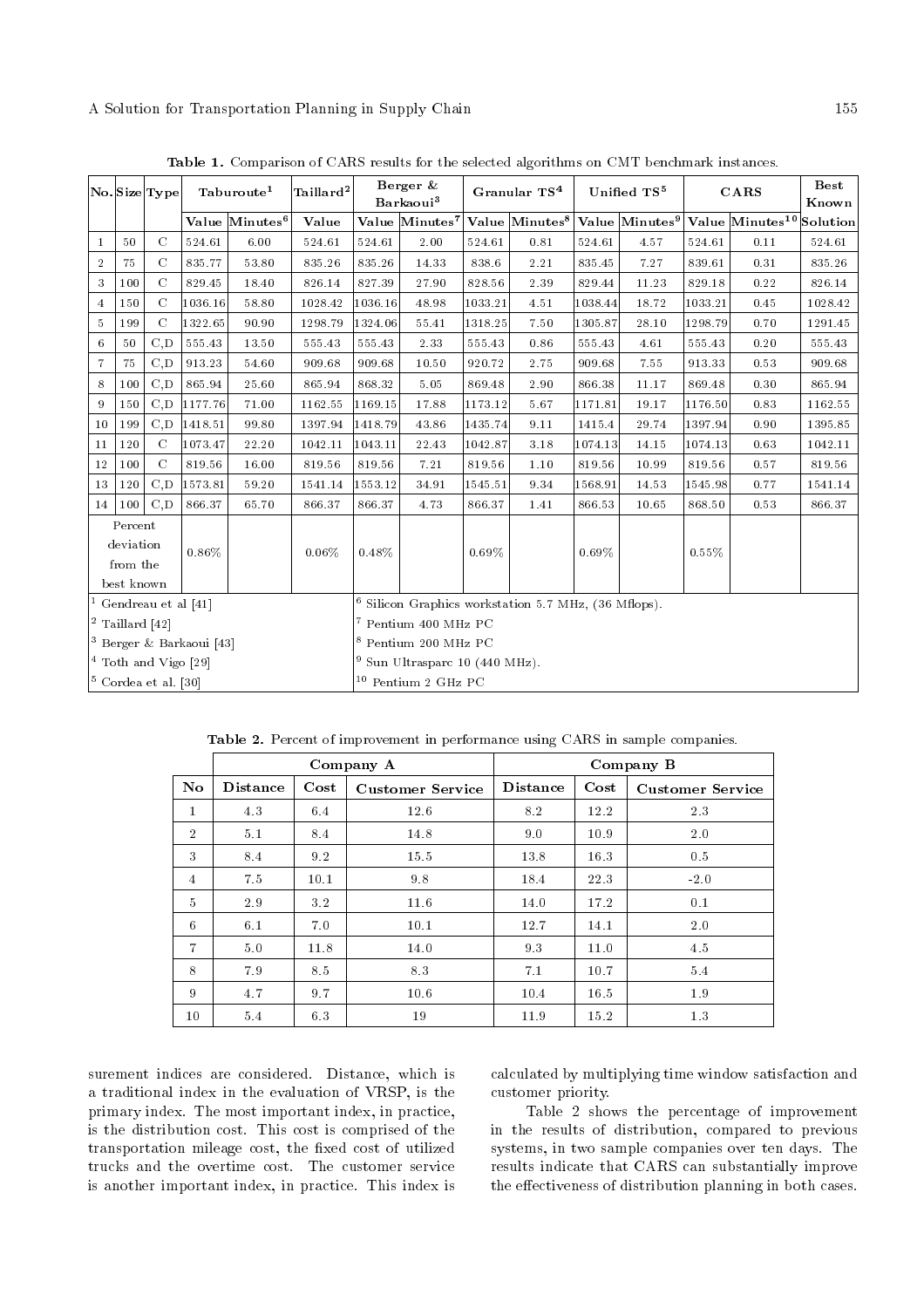Although it is not a solid statistical proof, it provides an initial indication of the value of our system, in practice.

The system in Company A, compared with Company B, can provide better results regarding distance and cost minimization at the expense of lower service levels. Since, in Company B, the results are refined by experts, they can easily improve the customer service level. However, this increases distance and cost. Overall, it seems that the optimization engine of CARS provides a much better compromise between different objectives and a higher solution quality.

## CARS FEATURES

The complexity of VRSP requires a sophisticated planning and evaluation system. It is very difficult for a dispatcher to evaluate and possibly modify the results provided by the system just by examining the sequence of events. The system should help him/her to consider the results from several dimensions. To meet this requirement, several viewing tool are embedded in CARS. Users can browse the final results in tabular, Gantt chart, tree and map formats.

Since several aspects of an actual problem are not quantiable, the user may need to override the solution provided by the system in some cases. CARS provides the possibility to utilize the power of the algorithm, considering the modication procedure. For example, if the user wants to remove a stop from its position, the system immediately guides him to the best position where it might be inserted. The system can search for the best position in the solution in a trip or in a route. In the same way, the whole load of a truck can be transferred to the best available positions to take the truck out of service. Users can also develop a plan from a clean slate.

The Geographic Information System (GIS) is an essential part of the system, since the transportation network data is the basis for schedule and cost calculations. It also facilitates accurate address registration by marking the location of sites on the map. CARS calculates the distance or travel data between locations in offline mode and saves it for future use. This data can be improved by using daily driver reports or using GPS to track vehicles and record actual travel time. This feature enables the system to improve the accuracy of the plan by lowering the discrepancy between the planned and actual data.

CARS also supports dynamic vehicle routing and scheduling, which is highly demanded by the recent development of e-Commerce [3]. By using a Global Positioning System (GPS), it is possible to track vehicles from a remote location and trace the actual implementation of the constructed plan. CARS browses the real time status of the plan in all of its views. According to actual data, the system will

recommend necessary changes in the plan. It may also send necessary messages to influenced parties. In the same way, it can receive new orders or change the status of existing orders and then rebuild the plan. The new plan should be constructed considering cost and service level to minimize the operations' costs and changes in the services promised to customers.

It is worthy to note that CARS has the potential to be used for Strategic Distribution Planning issues such as territory planning and location analysis. Similarly, the configuration of a supply chain may be analyzed by virtual generation of the candidate site and based on actual data or assessment of transportation and site costs.

# **CONCLUSION**

This paper described the modeling and design approach as well as the main features of an advanced optimization system for various types of VRSP. CARS system can be used within an integrated supply chain planning system to optimize inbound and outbound logistic operations in the entire supply chain. It can handle various logistic configurations and may be applied to any industry with minor customization. The main contribution of CARS is using advanced heuristics to tackle such a complex problem and practically improve the efficiency of logistic systems. The optimization algorithm, based on advanced heuristics, is being improved continuously by new ideas from researchers and internal developers.

The system is uniquely developed to handle a large variety of objects and configurations in transportation planning problems. It is a specialized optimization system whose underlying structure is based on the proposed classification. CARS is a flexible system able to solve VRSP with complex constraints by its powerful optimization algorithms. It provides the user with advanced functionalities for analyzing the results, modifying problem instances and evaluating alternative solutions.

Research in progress shows that CARS is able to incorporate real time traffic data into the planning process. This feature would enable the system to match the precise requirements of e-Commerce fulfillment and home delivery problems.

#### REFERENCES

- 1. Chopra, S., Dougan, D. and Taylor, G., B2B 2- Commerce Opportunities Supply Chain Management *Review*, May/June, pp. 50-58 (2001).
- 2. Chopra, S. and Van Miegham, J., Which e-Business is Right for Your Supply Chain? Supply Chain Management Review, July/August, pp. 32-40 (2000).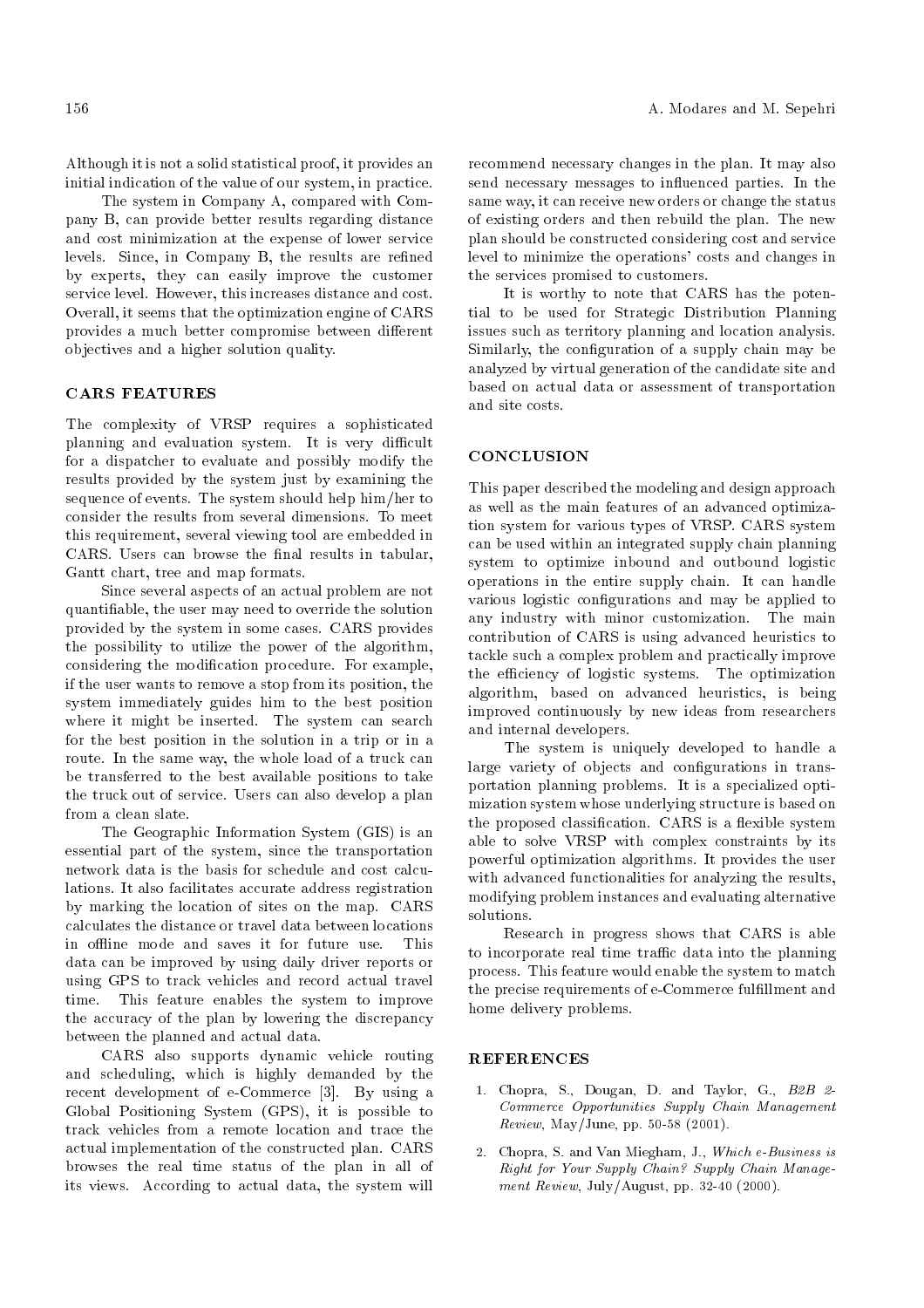- 3. Chopra, S. and Meindl, P., Supply Chain Management: Strategy, Planning, Operation, Prentice Hall (2004).
- 4. Modares, A. "User manual for CARS", Working paper, Graduate School of Management and Economics, Sharif University of Technology, Tehran, Iran (2004).
- 5. Modares, A. and Sepehri, M. "Application of CARS in improving transportation planning problems", Working paper, Graduate School of Management and Economics, Sharif University of Technology, Tehran, Iran (2005).
- 6. Derochers, M., Lenstra, J. and Savelsberh, M. "A classication scheme for vehicle routing and scheduling problem", European Journal of Operational Research, 46, pp. 322-332 (1990).
- 7. Bodin, L., Golden, B., Assad, A. and Ball, M. "Routing and scheduling of vehicles and crews: the state of the art", Computer and Operations Research, 10, pp. 63-211 (1983).
- 8. Cordeau, J.-F., Gendreau, M., Hertz, M.A., Laporte, G. and Sormany, J.-S. "New heuristics for the vehicle routing problem", Working Paper, Les Cahiers du GERAD (2004).
- 9. Tan, K.C., Lee, L.H. and Ou, K. "Artificial intelligence heuristics in solving vehicle routing problems with time window constraints", Engrg. Appl. Artificial Intelligence, 14, pp. 825-837 (2001).
- 10. Thangiah, S.R., Osman, I. and Sun, T. \Hybrid genetic algorithm, simulated annealing and tabu search methods for vehicle routing problems with time windows", Working paper UKC/IMS/OR94/4, Institute of Mathematics and Statistics, University of Kent, Canterbury, UK (1994).
- 11. Clarke, G., and Wright J.W. "Scheduling of vehicles from a central depot to a number of delivery points", Operations Research, 12, pp. 568-581 (1964).
- 12. Gillett, B.E. and Miller, L.R. "A heuristic algorithm for the vehicle dispatch problem", Operations Research, 22, pp. 340-349 (1974).
- 13. Laporte, G., Gendreau, M., Potvin, J. and Semet, F. "Classical and modern heuristics for the vehicle routing", Intl. Trans. in Op. Res., 7, pp. 285-300  $(2000)$ .
- 14. Fisher, M.L. and Jaikumar, R. "A generalized assignment heuristic for the vehicle routing problem", Networks, 11, pp. 109-124 (1981).
- 15. Beasley, J.E. "Route-first cluster-second methods for vehicle routing", Omega, 11, pp. 403-408 (1983).
- 16. Ching, W. and Russel, R. "Simulated annealing metaheuristics for the vehicle routing with time window", Annals of Operations Research, 63, pp. 3-27 (1996).
- 17. Bräysy, O. and Gendreau, M. "Vehicle routing problem with time windows, Part II: Metaheuristics", Transportation Science, 39, pp. 119-139 (2005).
- 18. Branddao, J. and Mercer, A. "A tabu search algorithm for the multi-depot vehicle routing and scheduling problem", European Journal of Operational Research, 100, pp. 180-191 (1997).
- 19. Glover, F. "A user's guide to tabu search", Annals of Operations Research, 41, pp. 3-28 (1993).
- 20. Glover, F. and Laguna, M., Tabu Search, Kluwer Academic Publishers, Boston, MA (1997).
- 21. Homberger, J. and Gehring, H. \Two evolutionary metaheuristics for the vehicle routing problem with time windows", Inform. Systems Oper. Res., 37, pp. 297-318 (1999).
- 22. Thangiah, S.R., NygardJuell, K.E. and Gideon, P.L. "A genetic algorithm system for vehicle routing with time windows", Proc. 7th IEEE Conf. Artificial Intelligence Appl., IEEE Computer Society Press, Los Alamitos, pp. 322-328 (1991).
- 23. Moscato, P. and Cotta, C. "A gentle introduction to memetic algorithms", Handbook of Metaheuristics, F. Glover and G.A. Kochenberger, Eds., pp. 105-144, Kluwer, Boston (2003).
- 24. Reimann, M., Doerner, K. and Hartl, R.F. "D-Ants: Savings based ants divide and conquer the vehicle routing problem", Computers & Operations Research, 31, pp. 563-591 (2004).
- 25. Modares, A., Somhom, S. and Enkawa, T. "A competitive neural network algorithm for solving vehicle routing problems", International Journal on Computer and Industrial Engineering,  $33$ , pp. 473-476 (1997).
- 26. Somhom, S., Modares, A. and Enkawa, T. "A selforganizing neural network model for the traveling salesman problem", Journal of the Operational Research Society, 48, pp. 919-928 (1997).
- 27. Somhom, S., Modares, A. and Enkawa, T. \Competition-based neural network for the multiple travelling salesman problem with minimax objective", International Journal of Computers and Operations Research, 26, pp. 395-407 (1999).
- 28. Somhom, S., Modares, A. and Enkawa, T. "Selforganizing neural network approach for multiple traveling salesman and vehicle routing problems", International Transactions in Operational Research, 6, pp. 591-606 (1999).
- 29. Toth, P. and Vigo, D. \The granular tabu search and its application to the vehicle routing problem", INFORMS Journal on Computing, 15, pp. 333-346 (2003).
- 30. Cordeau, J.-F., Laporte, G. and Mercier, A. "A unified tabu search heuristic for vehicle routing problems with time windows", Journal of the Operational Research Society, **52**, pp. 928-936 (2001).
- 31. Cordeau, J.-F., Laporte, G., and Mercier, A. "An improved tabu search algorithm for the handling of route duration constraints in vehicle routing problems with time windows", Journal of the Operational Research Society, **55**, pp. 542-546 (2004).
- 32. Taillard, E., Badeau, P., Gendreau, M., Guertin, F. and Potvin, J.-Y. "A tabu search heuristic for the vehicle routing problem with soft time windows", Transportation Science, 31, pp. 170-186 (1997).